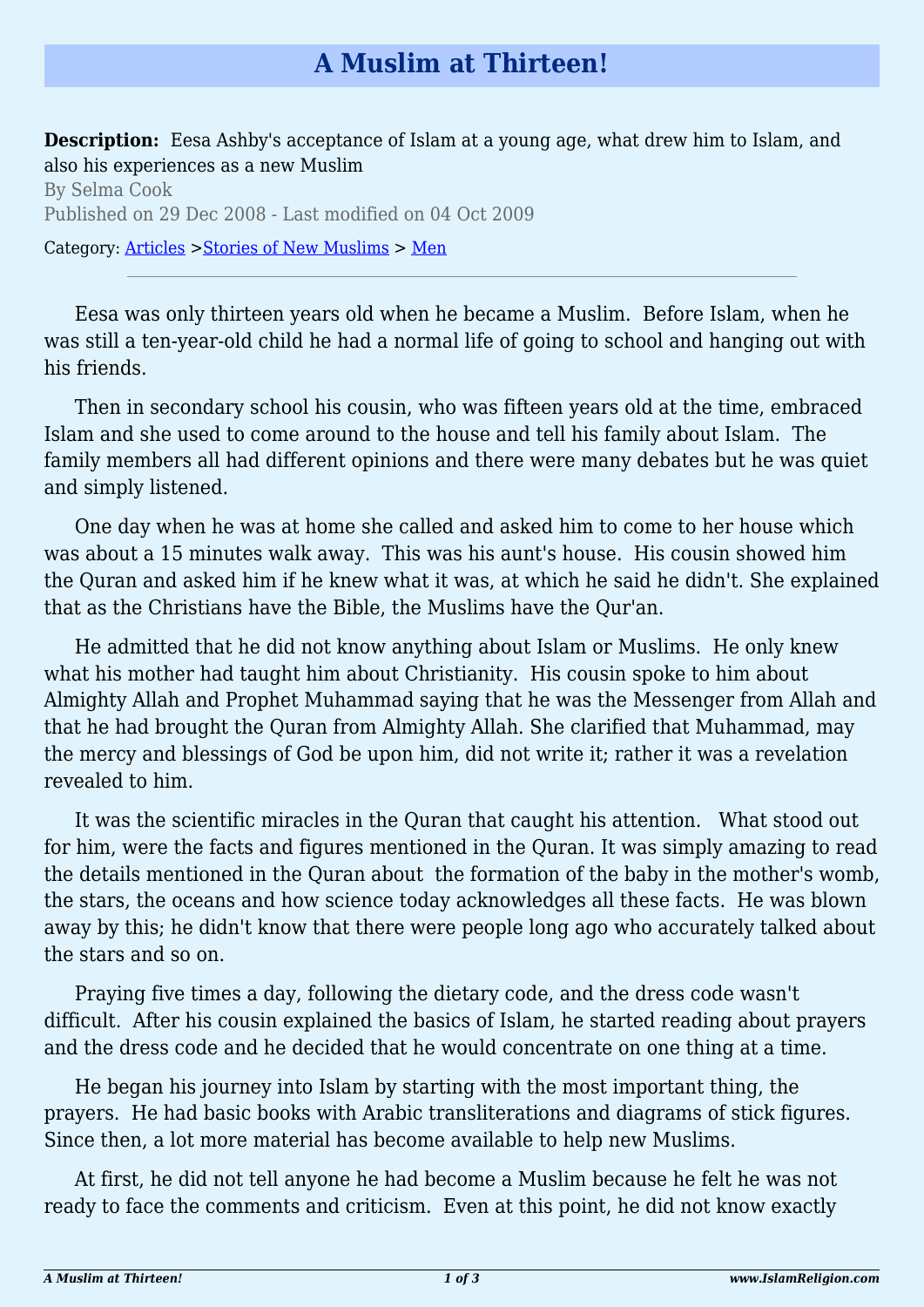what Islam meant.

As the years passed and he travelled from country to country, he was fortunate to have studied in Egypt and Yemen where he learnt about the vastness and mercy of Islam. But back then, he thought he would keep his conversion secret and to himself for a while. He did not know anyone else who was Muslim except his cousin. He got books on monotheism from the local Islamic book shop and books on prayer, fasting, the life of the Prophet and the Companions as well as the four rightly-guided Caliphs.

After three or four months he attended a talk at the house of Abdur-Raheem Green in South London. He The talks were in the front room of the house and everyone was sitting cramped up but listened attentively and It was there that he learnt many of the basics of Islam.

Growing up a Muslim got Eesa through school and college without getting into any trouble! He noted that it is very easy to get involved in the wrong crowd but all he could think of when he was young was if he had performed ablution to be ready for prayer or when the next prayer was due. Such concerns filled his mind while everyone else at school or in his neighborhood were talking about a rave or other insignificant things.

When he turned fifteen, he decided to speak to others about his conversion to Islam. He had a friend who also became a Muslim and the two of them were in their own little world. They hung around together and even went to the Mosque together. They often got into trouble for leaving the school in order to attend the Friday Prayer.

Despite his young age, Eesa did not think Islam was strict; he found that it just made sense. He understood why alcohol was prohibited. It made sense to him that people should not drink because he could see all the harm that came from it.

Some may believe that becoming a Muslim at such a young age would indefinitely isolate a person from non-Muslims, but with Eesa this was not the case, he interacted and functioned normally, but there was always a line he would not cross. He would not join classmates and in when they would want to engage in something that went against his beliefs and in wrong activities such as raves and what not. When his non-Muslim class-mates invited him to such events he would give a number of excuses and not attend.

Finally here are a few words from brother Eesa:

 "I suggest that new Muslims should do some research on the lives of the Companions and see how they put Islam into practice. The Companions received Islam from the hands of the Prophet. You can find real information on Islam but you have to search and you should not be lazy. The best place to get knowledge and be sure it is the right knowledge, is to read the Quran and then look to the Hadith, especially Bukhari and Muslim."

The web address of this article: